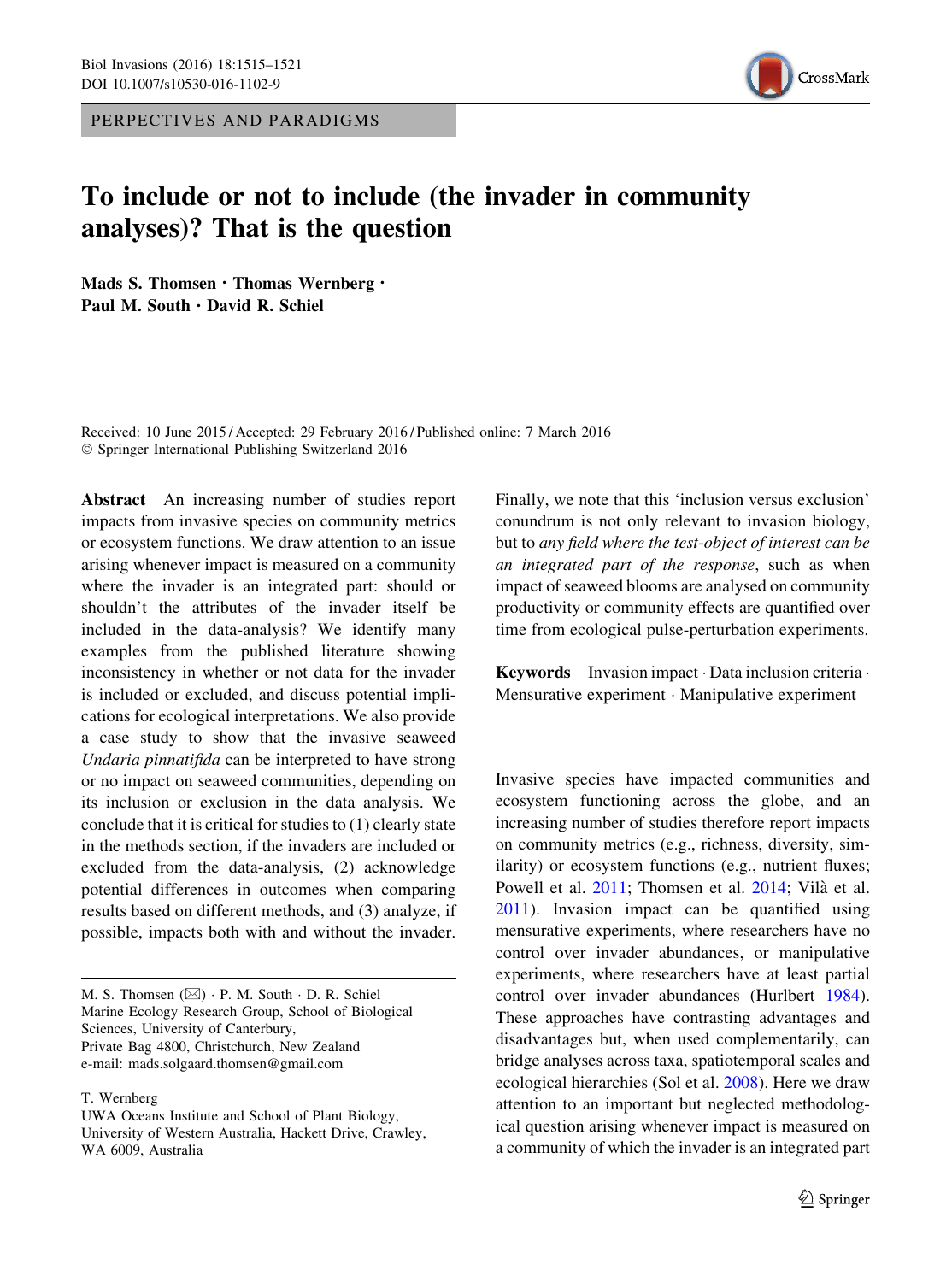<span id="page-1-0"></span>Many mensurative experiments include the invader, sampling all organisms in invaded and non-invaded plots (quadrats, sites, locations, time-periods), reporting everything present in the species-sample matrices used to calculate impacts on diversity, total abundances and community structures (community 1 in Fig. 1; examples across ecosystems include Aguilera et al. [2010;](#page-4-0) Angeloni et al. [2006;](#page-5-0) Christian and



Fig. 1 To include or not to include? Common ways to report invasion impacts on communities within which the invader has become an integrated part, for example, when impacts are reported on the same trophic level or functional group as the invader itself. Impact reported on: 1. Entire resident community—including adults and new recruits of the invasive species of interest (the brown macrophyte Sargassum muticum) and other alien (the green macrophyte Codium fragile) and native (the red and green macrophytes Chondrus crispus and Ulva lactuca) species (Klein and Verlaque [2011;](#page-5-0) Staehr et al. [2000](#page-6-0)). 2. Resident community including new recruits of the invasive species of interest and other alien and native species (Lang and Buschbaum [2010](#page-5-0); Werner and Rothhaupt [2007](#page-6-0)). 3. Resident community including other alien and native species (Balata et al. [2004;](#page-5-0) Blum et al. [2007](#page-5-0); Thomsen et al. [2010;](#page-6-0) Truscott et al. [2008\)](#page-6-0), 4. Native community (Flory and Clay [2009](#page-5-0); Stiers et al. [2011\)](#page-6-0). 5. Alien community (often shown as a contrast to impact reported on native communities, e.g., Andreu et al. [2010;](#page-5-0) Cushman and Gaffney [2010\)](#page-5-0). Impact reported on community 1, and to a lesser extent community 2, may result in higher richness, total abundances, system-wide primary productivity and multivariate community similarity but lower evenness, compared to impacts reported on community 3–5. Grey boxes represent species in the community that were excluded from statistical analysis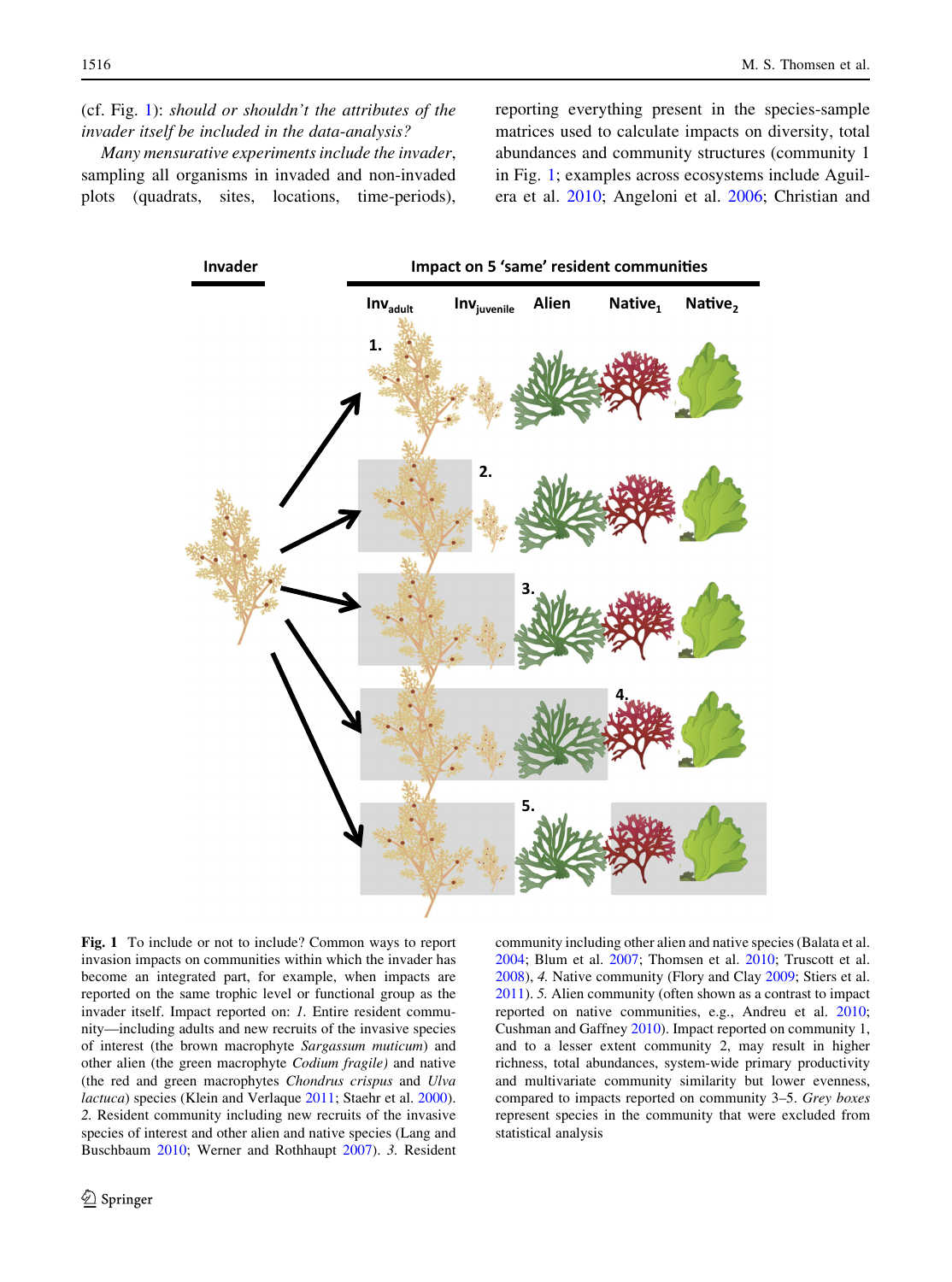Wilson [1999](#page-5-0); Clarke et al. [2005;](#page-5-0) Forrest and Taylor [2003;](#page-5-0) Harries et al. [2007;](#page-5-0) Klein and Verlaque [2011](#page-5-0); Olden et al. [2008](#page-5-0); Schooler et al. [2006;](#page-5-0) Staehr et al. [2000\)](#page-6-0). By contrast, manipulative experiments typically exclude the invader from the species-sample matrix, because here it is self-evident that the manipulated species of interest (the invader) should not be an integrated part of (i.e., confound) the measured response (e.g., diversity or similarity; community 3–5 in Fig. [1;](#page-1-0) examples across ecosystems include Albins [2013](#page-5-0); Andreu et al. [2010](#page-5-0); Blum et al. [2007](#page-5-0); Cushman and Gaffney [2010](#page-5-0); Hejda and Pyšek [2006](#page-5-0); Piazzi and Ceccherelli [2006;](#page-5-0) Sánchez and Fernández [2005;](#page-5-0) Schreiber et al. [2002;](#page-5-0) Truscott et al. [2008](#page-6-0); Werner and Rothhaupt [2007\)](#page-6-0). Nevertheless, it is also possible to find examples of manipulative experiments that include the invader (Klein and Verlaque [2011](#page-5-0); Morrison [2002\)](#page-5-0) as well as *mensurative experiments* that exclude the invader (Cushman and Gaffney [2010](#page-5-0); Piazzi and Ceccherelli [2006](#page-5-0); Scharfy et al. [2009](#page-5-0); Smith et al. [2014\)](#page-6-0) from the analyses of impact. In short, it would appear that 'everything goes' and we are not aware of any general discussion, consensus or recommendations in the invasion literature about the implications of using these different analytical approaches.

Including or excluding the invader in the analyses is likely to influence interpretations of invasion impacts because presence of the invader automatically adds one taxon to total richness, and a high value to total community abundance in the invaded plots. For example, in a recent meta-analysis of manipulative experiments that reported impacts of invasive marine macrophytes, we found that taxonomic richness and total macrophyte abundances in invaded plots were negative or zero depending on whether or not the invaders were excluded or included in the analysis (cf. Fig. 2, redrawn from Thomsen et al. [2015\)](#page-6-0). In other words, invaders had negative impact on other macrophytes but no effects on the total macrophyte abundances, suggesting substitution, rather than addition or removal, of the overall ecosystem functioning (assuming that ecosystem function depend on macrophytes abundances). For the same analytical reasons, it might not be surprising that multivariate techniques, such as ordinations (e.g., nMDS plots), can visualize both strong or absent 'homogenization' of communities, i.e., with small or large dispersion between invaded samples in the plots, respectively (cf. Fig. [3,](#page-3-0)



Fig. 2 Meta-analysis documenting impacts of invasive seaweeds on resident seaweed communities (re-drawn from Fig. 2 in Thomsen et al. [2015](#page-6-0)). Grey color represents hedges  $d_{\text{cumulative}}$ effect size with 95 % bias corrected confidence limits calculated from published manipulative impact-experiments where the invader attributes was excluded from analysis (=community 3–5 in Fig. [1](#page-1-0)). Each analyzed paper also presented data on invader abundance in separate graphs, tables or text. Black color represent hedges d calculated when the attribute of the invader (its taxonomic status and abundance) was added to the reported community impacts (=community 1 in Fig. [1.](#page-1-0)). A negative  $d_{\text{cumulative}}$  corresponds to negative effects on community richness or abundance.  $d_{cumulative}$  can be interpreted to be significantly different from zero if the 95 % CL did not overlap zero. Note that the conclusion about invasion impact changes from negative (grey) to neutral (black) depending on whether the invasive species' attributes are excluded or included in the data-analysis. a Richness, b community abundance

redrawn from Fig. 5 in Staehr et al. [2000](#page-6-0) and Fig. 3 in Sánchez and Fernández [2005\)](#page-5-0). To further illustrate this conundrum we here compare impacts from the invasive seaweed Undaria pinnattifida (included on a list of 100 most invasive species worldwide, Lowe et al. [2000](#page-5-0)) on the resident seaweed community at Moeraki Point (Southern New Zealand), by including and excluding the abundance of the invader, in parallel analyses. Seaweed communities were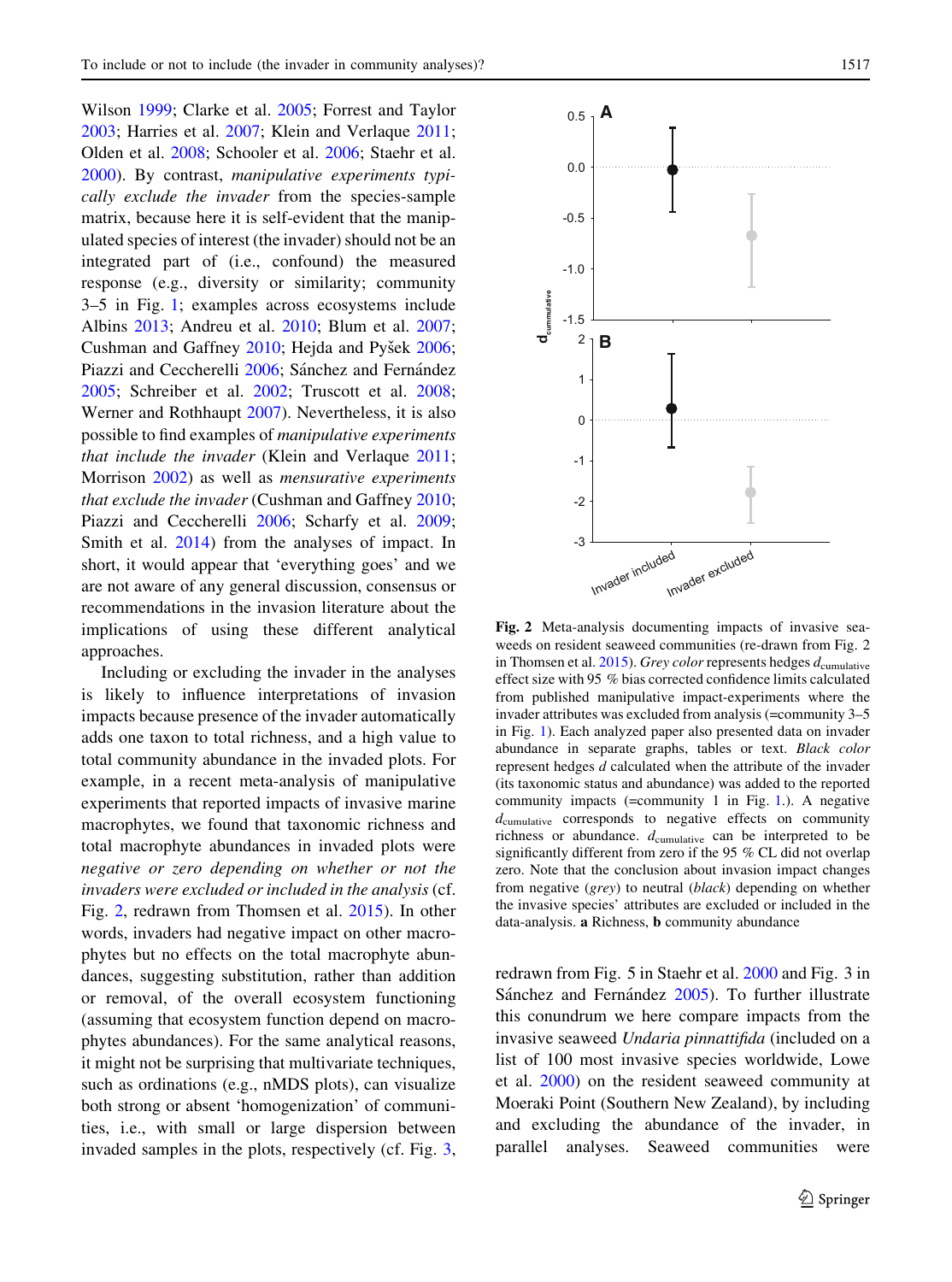<span id="page-3-0"></span>

Fig. 3 Examples of published MDS plots visualizing invasion impact on community structures where the abundance of the invader was included (a redrawn from Fig. 5 in Staehr et al. [2000,](#page-6-0) a mensurative experiment, cf. Fig. 1A) and excluded (b redrawn from Fig. 3A March 2004 in Sánchez and Fernández  $2005$ , a manipulative experiment, cf. Fig. 1C). Black = invaded samples,  $grey = non-invaded samples$ . Staehr et al. concluded from their mensurative experiment that the brown seaweed Sargassum muticum had increased community similarity in

quantified in ten 1  $m<sup>2</sup>$  plots in September 2012, one year after a press-removal experiment was established (comparing 5 invaded plots vs. 5 invader removal plots, South et al. [2016\)](#page-6-0). We compared the impact of Undaria on both multivariate community structure and multivariate dispersion (cf. Fig. 4). This analysis



Limfjorden, Denmark (including the invaders attribute in analysis; grey pre-invasion samples are more dispersed that black post-invasion samples). By contrast, Sánchez and Fernández, concluded that Sargassum had not affected seaweed community structure in Aramar, northern Spain, based on a manipulative removal experiment where the attributes of the invader were excluded from data analysis (excluding the invader's attributes in analysis; b grey invader-removal samples are interspersed with black invaded samples)

showed that when the invader's abundance was included in the species-sample matrix the centroid position of the multivariate community structure changed (Permanova  $F_{1,9} = 6.29$ ,  $p = 0.01$ ) and increased multivariate community dispersion (mean deviation from centroids; removal =  $19.5 \pm 1.6$  vs.

the Bray–Curtis coefficient. Statistical analysis showed that if the invaders abundance was included in the data-analysis, Undaria changed the centroid position of the multivariate





Fig. 4 Example of invasion impact, visualised with PCO plots, that show 5 invaded (black) and 5 non-invaded (grey; invader removed) samples either including (a) or excluding (b) the abundance of the invasive seaweed Undaria pinnatifida from the data-analysis. Details about the methods and results from this press-invader removal experiment are described in detail in South et al. ([2016\)](#page-6-0). Abundance data (percent cover) were square-root transformed and similarity matrices calculated with

community structure (a  $p_{\text{permanova}} = 0.01$ ) and decreased multivariate community dispersion (a  $p_{\text{permdisp}} = 0.01$ ). By contrast, if the abundance of Undaria was excluded from the data-analysis, the invader had no effect on either community structure or community dispersion (**b**  $p > 0.05$ )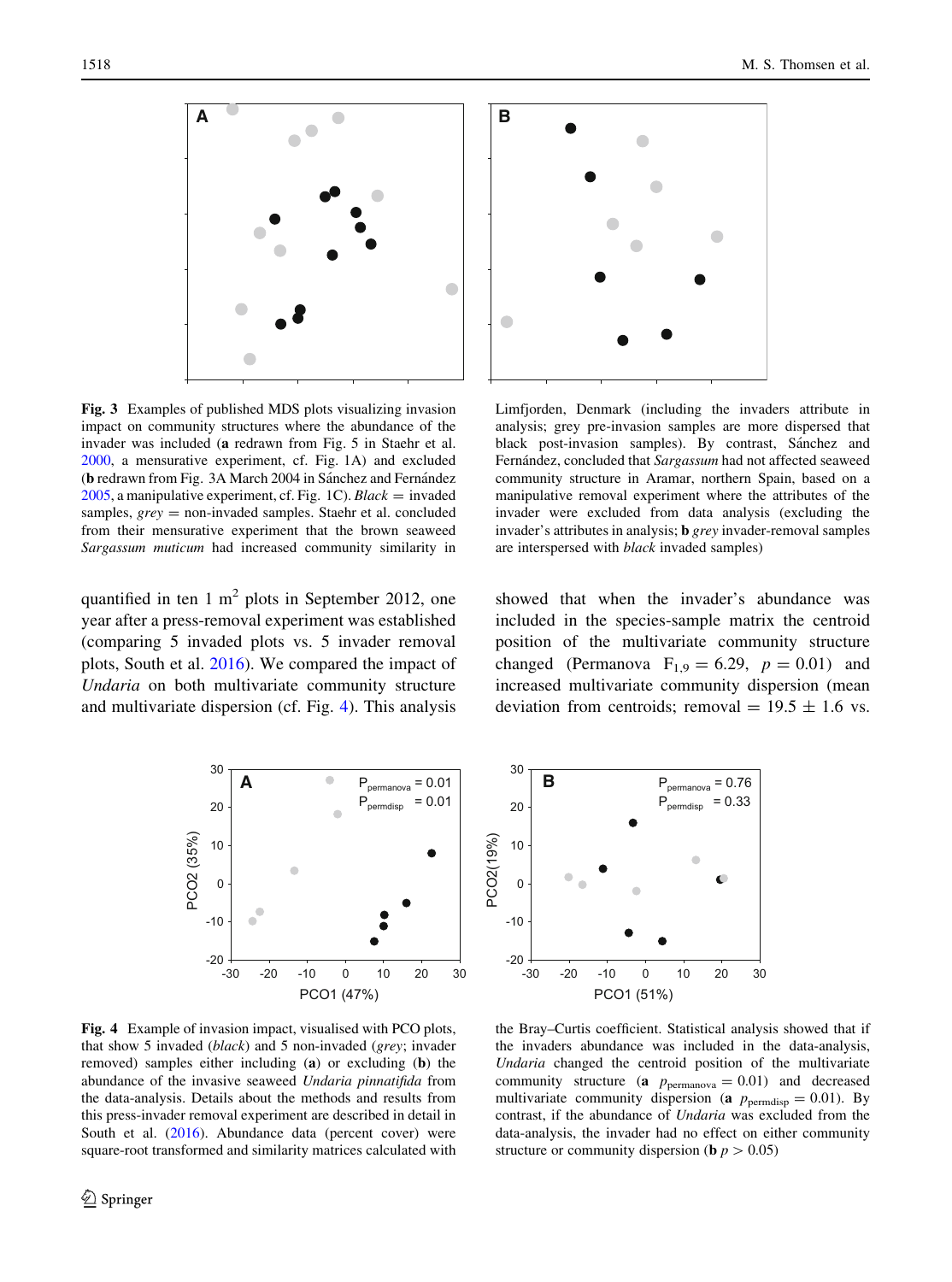<span id="page-4-0"></span>control = 12.6  $\pm$  0.4; Permdisp F<sub>1.9</sub> = 16.52,  $p = 0.01$ ). By contrast, if the abundance of *Undaria* was excluded, the invader had no effect on either community structure (Permanova  $F_{1,9} = 0.512$ ,  $p = 0.76$ ) or community dispersion (Permdisp  $F_{1,9} = 0.602$ ,  $p = 0.33$ ). Clearly, the interpretations of invasion impact can therefore depend on whether or not the invader's attributes are included in analysis, at the same time making it possible to conclude that an invader can change, increase, decrease, or have no effects on resident community richness, abundances, structure and dispersion. We also note that how much including or excluding the invader will affect the impact-analysis will depend on the choice of transformation (increasing the severity of transformation reduces the importance of dominant organisms)—and for multivariate analysis—on the choice of similarity matrices (ranging from compositional presence-absence to linear Euclidean metrics; Anderson et al. [2008;](#page-5-0) Clarke and Warwick [1994](#page-5-0)).

Importantly, just like mensurative and manipulative experiments complement one another, so does including and excluding the invader in analyses, each representing what the invader does to the entire aggregated 'new' community (=community 1–2 in Fig. [1](#page-1-0); potentially of more interest to ecosystem ecologists and biogeographers) versus what the invader does to 'everything else'—including both native and other alien species (=community 3–5 in Fig. [1](#page-1-0); potentially of more interest to conservation ecologists). Furthermore, the underpinning mechanisms that are interpreted to drive observed patterns would likely also differ when impact is assessed based on different data inclusion criteria. For example, it could be relevant to discuss addition or substitution of Biodiversity-Ecosystem-Functioning theories (community 1 vs. 2 in Fig. [1\)](#page-1-0), intra-specific competition processes (community 2 vs. 3 in Fig. [1\)](#page-1-0) or the importance of co-evolution and shared histories (community 4 vs. 5 in Fig. [1](#page-1-0)), depending on what components of the community that was analyzed.

Our main take home message here is that invasion impact studies should, when evaluated on the 'same' type of responses, clearly emphasize the analytical approach used and the implications for ecological interpretations. This is particularly important in light of the growing number of reviews and meta-analyses that aim to identify and test for impact generalities, because effect sizes will likely differ in magnitude and perhaps even direction—depending on whether the invader of interest (and other alien species in the same community) is included or excluded in the response. Importantly, this 'inclusion versus exclusion' conundrum is not only relevant to invasion biology, but to any field where the test-object of interest can be an integrated part of the response. For example, similar analytical and interpretational problems arise when impact of macroalgal blooms are evaluated on community productivity, where, not surprisingly, studies that include the alga find massive positive effects (e.g., Cacabelos et al. [2012;](#page-5-0) Dalsgaard [2003;](#page-5-0) Qu et al. [2003](#page-5-0)) whereas studies that exclude the alga find significant negative effects (e.g., Corzo et al. [2009;](#page-5-0) Sundbäck et al. [1996;](#page-6-0) for meta-analysis of these results—see Maggi et al. [2015\)](#page-5-0). Other broader examples include impact studies of valued species in conservation sciences or unwanted (but native) species in pest-management where the species of interest is an integral part of the measured community (Cléments et al. [1994;](#page-5-0) Grey et al. [1998\)](#page-5-0), or ecological pulseperturbation experiments where an initially removed organism, in contrast to press-perturbation, can recover and, over time, become an increasingly important part of the community (Bender et al. [1984](#page-5-0); Glasby and Underwood [1996](#page-5-0)).

In conclusion we suggest that future studies (1) clearly state in the introduction section, the research question that is asked (which will guide the choice of analytical methods), (2) clearly state in the methods section, if the invader is included or excluded in data analysis (cf. Fig. [1\)](#page-1-0) along with a rationale for this decision (Klein and Verlaque [2011](#page-5-0)), (3) acknowledge potential differences when comparing results based on different methods, e.g., in meta-analysis (Thomsen et al. [2015\)](#page-6-0), and, (4) if possible, analyze impact both with and without the invaders to test if and how much results differed (Fig. [4](#page-3-0); Werner and Rothhaupt [2007](#page-6-0)), or alternatively show the supplementary analyses in an online appendix.

Acknowledgments M.S.T. was supported by the Marsden Fund Council from Government funding, administered by the Royal Society of New Zealand. T.W. was supported by the Australian Research Council (FT110100174).

## References

Aguilera AG, Alpert P, Dukes JS et al (2010) Impacts of the invasive plant Fallopia japonica (Houtt.) on plant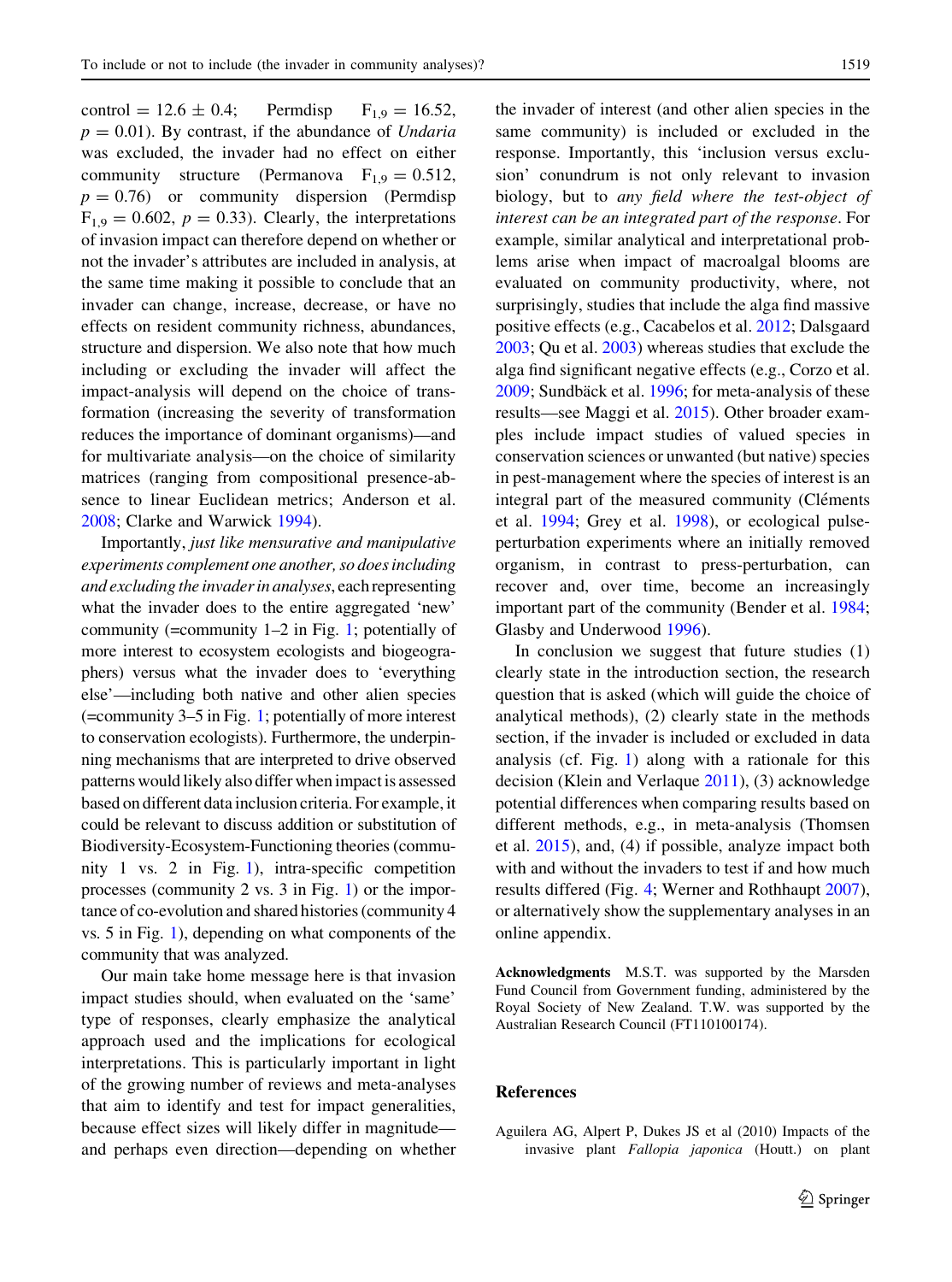<span id="page-5-0"></span>communities and ecosystem processes. Biol Invasions 12:1243–1252

- Albins M (2013) Effects of invasive Pacific red lionfish Pterois volitans versus a native predator on Bahamian coral-reef fish communities. Biol Invasions 15:29–43
- Anderson MJ, Gorley RN, Clarke KR (2008) PERMANOVA for PRIMER: guide to software and statistical methods. PRIMER-E Ltd., Plymouth
- Andreu J, Manzano-Piedras E, Bartomeus I et al (2010) Vegetation response after removal of the invasive Carpobrotus hybrid complex in Andalucía, Spain. Ecol Restor 28:440–448
- Angeloni NL, Jankowski KJ, Tuchman NC et al (2006) Effects of an invasive cattail species (Typha  $\times$  glauca) on sediment nitrogen and microbial community composition in a freshwater wetland. FEMS Microbiol Lett 263:86–92
- Balata D, Piazzi L, Cinelli F (2004) A comparison among assemblages in areas invaded by Caulerpa taxifolia and C. racemosa on a subtidal Mediterranean rocky bottom. Mar Ecol-Pubbl Della Stn Zool Napoli I 25:1–13
- Bender EA, Case TJ, Gilpin ME (1984) Perturbation experiments in community ecology: theory and practice. Ecology 65:1–13
- Blum JC, Chang AL, Liljesthrom M et al (2007) The non-native solitary ascidian *Ciona intestinalis* (L.) depresses species richness. J Exp Mar Biol Ecol 342:5–14
- Cacabelos E, Engelen AH, Mejia A et al (2012) Comparison of the assemblage functioning of estuary systems dominated by the seagrass Nanozostera noltii versus the invasive drift seaweed Gracilaria vermiculophylla. J Sea Res 72:99–105
- Christian JM, Wilson SD (1999) Long-term ecosystem impacts of an introduced grass in the northern Great Plains. Ecology 80:2397–2407
- Clarke KR, Warwick RM (1994) Change in marine communities—an approach to statistical analysis and interpretation. Plymouth Marine Laboratory, Plymouth, p 144
- Clarke PJ, Latz PK, Albrecht DE (2005) Long-term changes in semi-arid vegetation: invasion of an exotic perennial grass has larger effects than rainfall variability. J Veg Sci 16:237–248
- Cléments DR, Weise SF, Swanton CJ (1994) Integrated weed management and weed species diversity. Phytoprotection 75:1–18
- Corzo A, Van Bergeijk S, Garcia-Robledo E (2009) Effects of green macroalgal blooms on intertidal sediments: net metabolism and carbon and nitrogen contents. Mar Ecol Prog Ser 380:81–93
- Cushman JH, Gaffney KA (2010) Community-level consequences of invasion: impacts of exotic clonal plants on riparian vegetation. Biol Invasions 12:2765–2776
- Dalsgaard T (2003) Benthic primary production and nutrient cycling in sediments with benthic microalgae and transient accumulation of macroalgae. Limnol Oceanogr 48:2138–2150
- Flory SL, Clay K (2009) Invasive plant removal method determines native plant community responses. J Appl Ecol 46:434–442
- Forrest BM, Taylor MD (2003) Assessing invasion impact: survey design considerations and implications for management of an invasive marine plant. Biol Invasions 4:375–386
- Glasby T, Underwood A (1996) Sampling to differentiate between pulse and press perturbations. Environ Monit Assess 42:241–252
- Grey MJ, Clarke MF, Loyn RH (1998) Influence of the Noisy Miner Manorina melanocephala on avian diversity and abundance in remnant Grey Box woodland. Pac Conserv Biol 4:55–69
- Harries DB, Harrow S, Wilson JR et al (2007) The establishment of the invasive alga Sargassum muticum on the west coast of Scotland: a preliminary assessment of community effects. J Mar Biol Assoc UK 87:1057–1067
- Hejda M, Pyšek P  $(2006)$  What is the impact of *impatiens* glandulifera on species diversity of invaded riparian vegetation? Biol Conserv 132:143–152
- Hurlbert SH (1984) Pseudoreplication and the design of ecological field experiments. Ecol Monogr 54:187–211
- Klein JC, Verlaque M (2011) Experimental removal of the invasive Caulerpa racemosa triggers partial assemblage recovery. J Mar Biol Assoc UK 91:117–125
- Lang AC, Buschbaum C (2010) Facilitative effects of introduced Pacific oysters on native macroalgae are limited by a secondary invader, the seaweed Sargassum muticum. J Sea Res 63:119–128
- Lowe S, Browne M, Boudjelas S et al (2000) 100 of the world's worst invasive alien species: a selection from the global invasive species database. Invasive Species Specialist Group Auckland, New Zealand
- Maggi E, Benedetti-Cecchi L, Castelli A et al (2015) Ecological impacts of invading seaweeds: a meta-analysis of their effects at different trophic levels. Divers Distrib 21:1–12
- Morrison G (2002) Wetland vegetation before and after experimental loosestrife removal. Wetlands 22:159–169
- Olden J, Kennard MJ, Pusey BJ (2008) Species invasions and the changing biogeography of Australian freshwater fishes. Glob Ecol Biogeogr 17:25–37
- Piazzi L, Ceccherelli G (2006) Persistence of biological invasion effects: recovery of macroalgal assemblages after removal of Caulerpa racemosa var. cylindracea. Estuar Coast Shelf Sci 68:455–461
- Powell KI, Chase JM, Knight TM (2011) A synthesis of plant invasion effects on biodiversity across spatial scales. Am J Bot 98:539–548
- Qu W, Morrison R, West R (2003) Inorganic nutrient and oxygen fluxes across the sediment–water interface in the inshore macrophyte areas of a shallow estuary (Lake Illawarra, Australia). Hydrobiologia 492:119–127
- Sánchez I, Fernández C (2005) Impact of the invasive seaweed Sargassum muticum (Phaeophyta) on an intertidal macroalgal assemblage. J Phycol 41:923–930
- Scharfy D, Eggenschwiler H, Olde Venterink H et al (2009) The invasive alien plant species Solidago gigantea alters ecosystem properties across habitats with differing fertility. J Veg Sci 20:1072–1085
- Schooler SS, McEvoy PB, Coombs EM (2006) Negative per capita effects of purple loosestrife and reed canary grass on plant diversity of wetland communities. Divers Distrib 12:351–363
- Schreiber ESG, Lake PS, Quinn GP (2002) Facilitation of native stream fauna by an invading species? Experimental investigation of the interaction of the snail, Potamopyrgus antipodarum (Hydrobiidae) with native benthic fauna. Biol Invasions 4:317–325